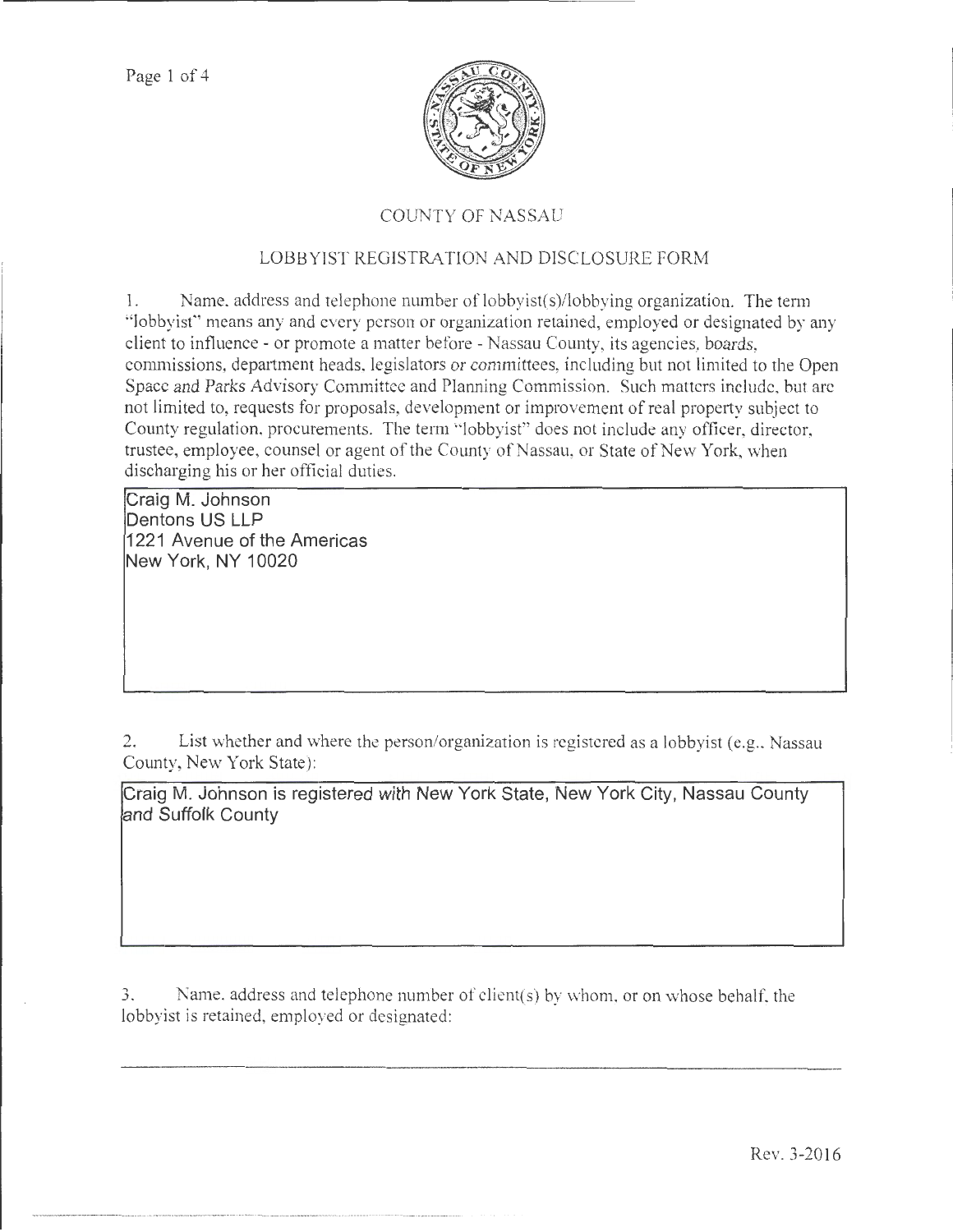Page 2 of 4

Uber Technologies, Inc. 1455 Market Street 4th Floor San Francisco, CA 94103 415-986-2104

4. Describe lobbying activity conducted, or to be conducted, in Nassau County, and identify client(s) for each activity listed. See page 4 for a complete description of lobbying activities.

Meetings, conferences and communications related to or concerning for-hire vehicle industry, transportation industry and/or technology industry

5. The name of persons, organizations or governmental entities before whom the lobbyist expects to lobby:

Nassau County Executive, Nassau County Legislature, Nassau County TLC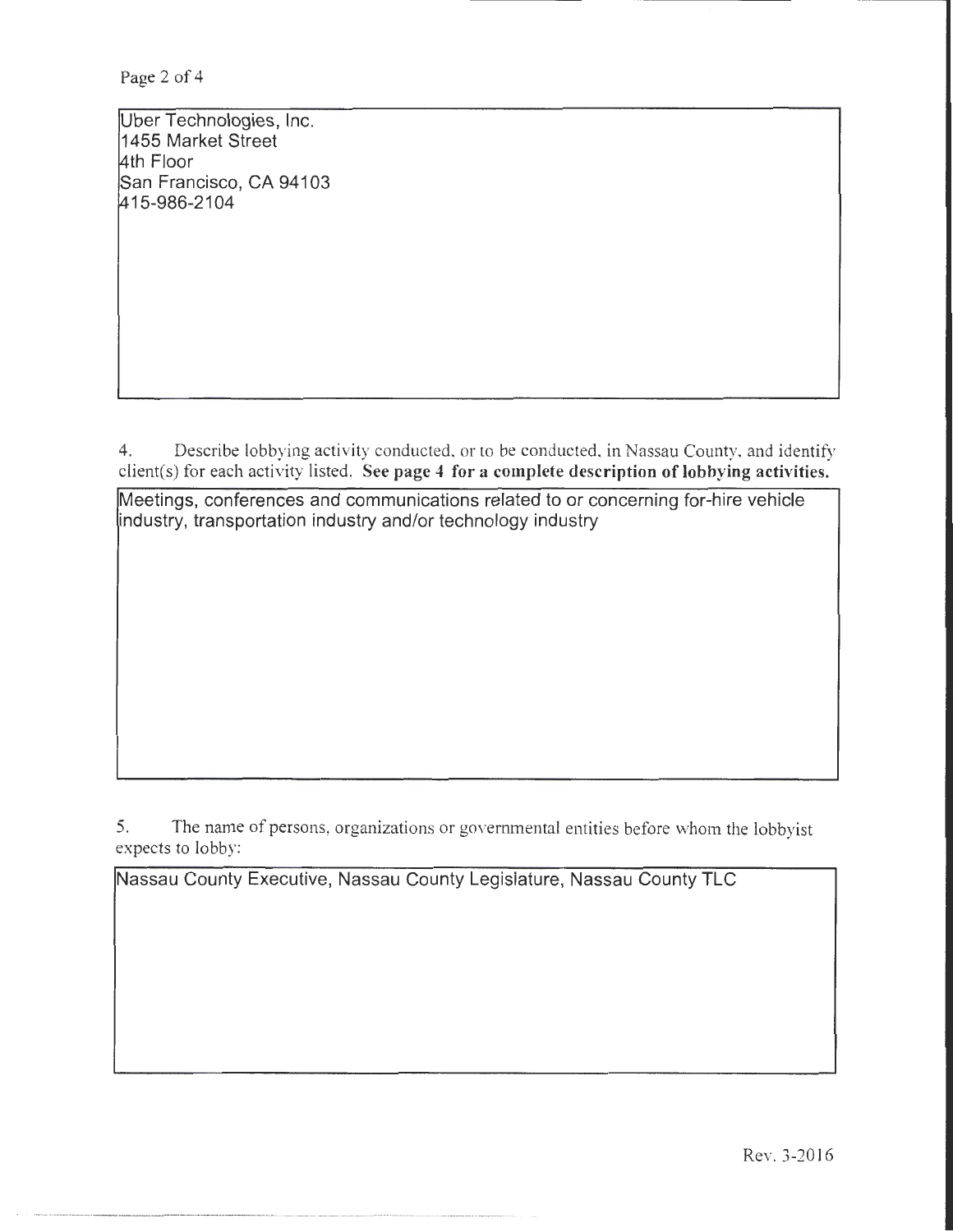## Page 3 of 4

6. If such lobbyist is retained or employed pursuant to a written agreement of retainer or employment, you must attach a copy of such document; and if agreement of retainer or employment is oral, attach a written statement of the substance thereof. If the written agreement of retainer or employment does not contain a signed authorization from the client by whom you have been authorized to lobby, separately attach such a written authorization from the client.

7. Within the previous year, has the lobbyist/lobbying organization or any of its corporate officers provided campaign contributions pursuant to the New York State Election Law to the campaign committees of any of the following Nassau County elected officials or to the campaign committees of any candidates for any of the following Nassau County elected offices: the County Executive, the County Clerk, the Comptroller, the District Attorney, or any County Legislator? If yes, to what campaign committee? If none, you must so state:

| None |  |  |  |
|------|--|--|--|
|      |  |  |  |
|      |  |  |  |
|      |  |  |  |
|      |  |  |  |
|      |  |  |  |
|      |  |  |  |
|      |  |  |  |
|      |  |  |  |

I understand that copies of this form will be sent to the Nassau County Department of Information Technology ("IT") to be posted on the County's website.

I also understand that upon termination of retainer, employment or designation I must give written notice to the County Attorney within thirty (30) days of termination.

VERIFICATION: The undersigned affirms and so swears that he/she has read and understood the foregoing statements and they are, to his/her knowledge, true and accurate.

The undersigned further certifies and affirms that the contribution(s) to the campaign committees listed above were made freely and without duress. threat or anv promise of a governmental benefit or in exchange for any benefit or remuneration.

Dated:  $12/13/17$  Signed:

Print Name:

Title: **Principal** 

Craig M. Johnson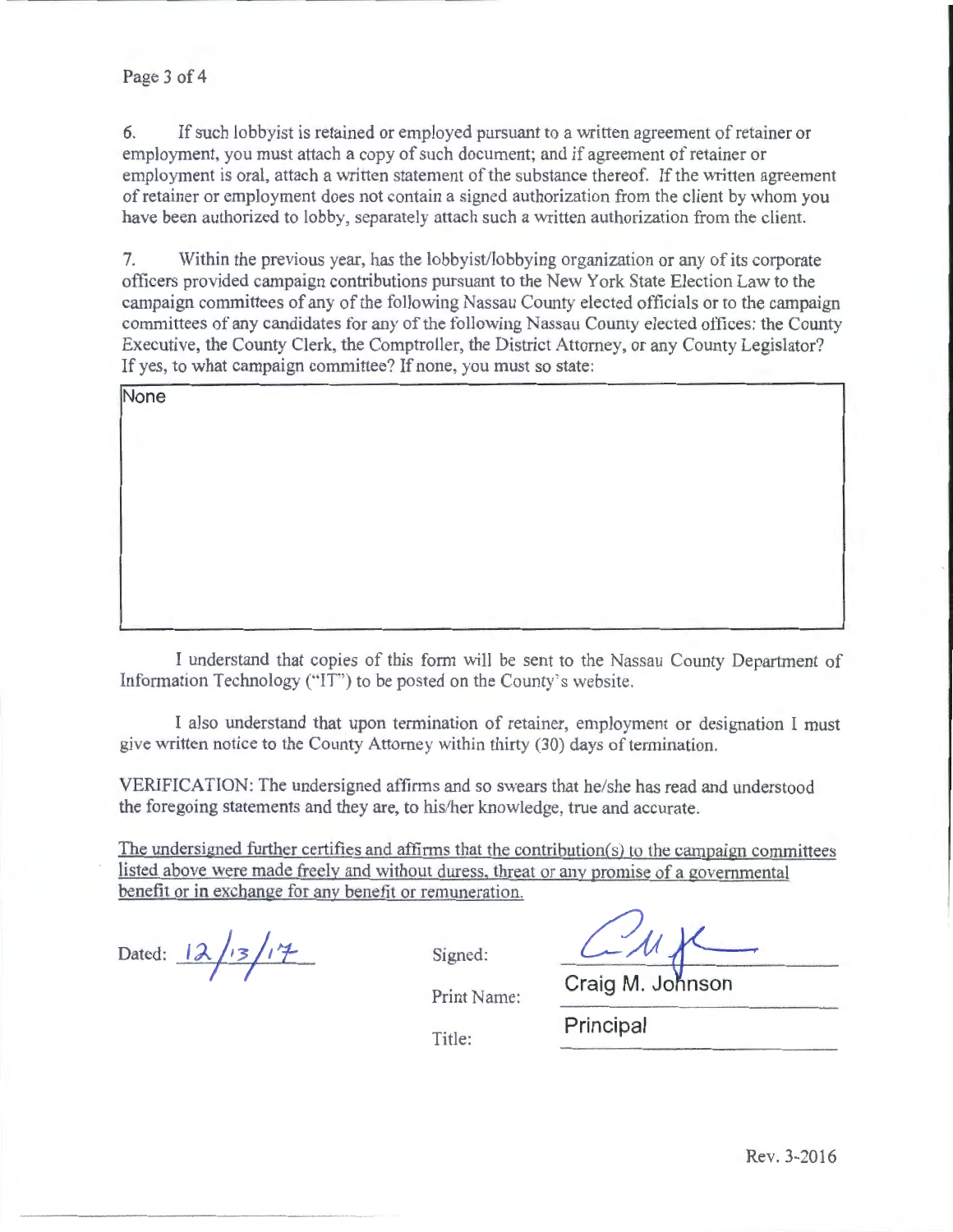The term lobbying shall mean any attempt to influence: any determination made by the Nassau County Legislature, or any member thereof, with respect to the introduction, passage, defeat, or substance of any local legislation or resolution; any determination by the County Executive to support, oppose, approve or disapprove any local legislation or resolution, whether or not such legislation has been introduced in the County Legislature; any determination by an elected County official or an officer or employee of the County with respect to the procurement of goods, services or construction, including the preparation of contract specifications, including by not limited to the preparation of requests for proposals, or solicitation, award or administration of a contract or with respect to the solicitation, award or administration of a grant, loan, or agreement involving the disbursement of public monies; any determination made by the County Executive, County Legislature, or by the County of Nassau, its agencies, boards, commissions, department heads or committees, including but not limited to the Open Space and Parks Advisory Committee. the Planning Commission, with respect to the zoning, use, development or improvement of real property subject to County regulation, or any agencies, boards, commissions, department heads or committees with respect to requests for proposals, bidding, procurement or contracting for services for the County; any determination made by an .elected county official or an officer or employee of the county with respect to the tcnns of the acquisition or disposition by the county of any interest in real property, with respect to a license or permit for the use of real property of or by the county, or with respect to a franchise, concession or revocable consent; the proposal, adoption, amendment or rejection by an agency of any rule having the force and effect of law; the decision to hold, timing or outcome of any rate making proceeding before an agency; the agenda or any determination of a board or commission; any determination regarding the calendaring or scope of any legislatme oversight hearing; the issuance, repeal. modification or substance of a County Executive Order; or any determination made by an elected county official or an officer or employee of the county to support or oppose any state or federal legislation, rule or regulation, including any determination made to support or oppose that is contingent on any amendment of such legislation, rule or regulation, whether or not such legislation has been formally introduced and whether or not such rule or regulation has been fonnally proposed.

The term "lobbying" or "lobbying activities" does not include: Persons engaged in drafting legislation, rules, regulations or rates; persons advising clients and rendering opinions on proposed legislation, rules, regulations or rates, where such professional services are not otherwise connected with legislative or executive action on such legislation or administrative action on such rules, regulations or rates; newspapers and other periodicals and radio and television stations and owners and employees thereof, provided that their activities in connection with proposed legislation, rules, regulations or rates are limited to the publication or broadcast of news items, editorials or other comment, or paid advertisements; persons who participate as witnesses, attorneys or other representatives in public rule-making or rate-making proceedings of a County agency, with respect to all participation by such persons which is part of the public record thereof and all preparation by such persons for such participation; persons who attempt to influence a County agency in an adjudicatory proceeding, as defined by  $\S$  102 of the New York State Administrative Procedure Act.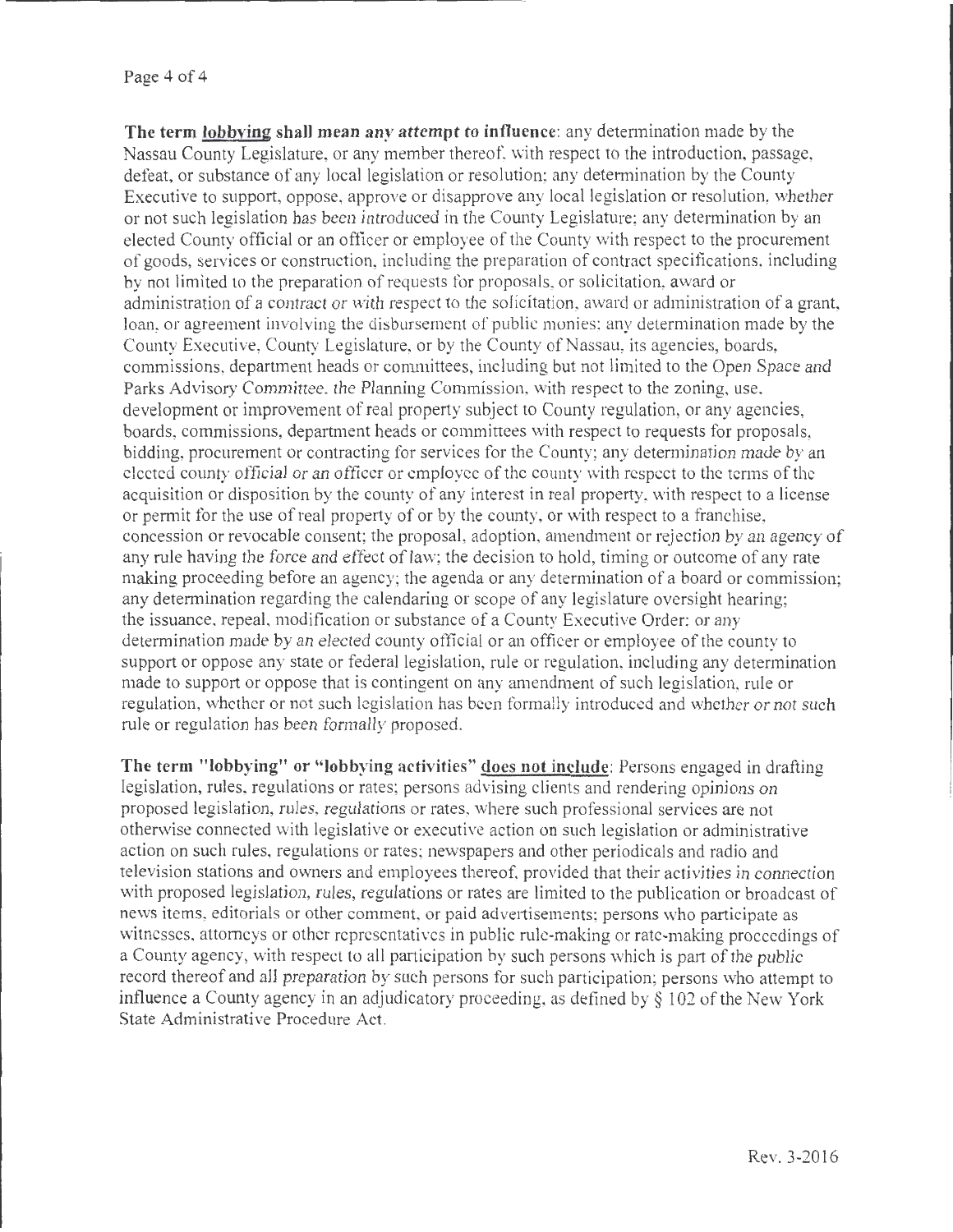

Craig M. Johnson Principal

craig.johnson@dentons.com 0 +1 2129058306

Dentons US LLP 1221 Avenue of the Americas New York, NY 10020-1089 United States

大成 Salans FMC SNR Denton McKenna Long dentons.com

July 5, 2017

Justin Kintz Uber Technologies, Inc. 1455 Market Street. 4th Floor San Francisco, CA 94103

Re: NY Government Affairs

Dear Mr. Kintz:

This letter will serve as an agreement whereby Dentons US LLP will continue to provide government affairs representation to Uber Technologies, Inc., commencing August 1, 2017, and continuing through and including June 30, 2018. Compensation shall be \$8,500 per month, plus reasonable expenses and disbursements. As such services may include "lobbying activity" under the State Lobbying Act, a copy of this letter will be filed with the Joint Commission on Public Ethics.

We look forward to continuing our representation on your behalf.

Very truly yours,

Dentons US LLP<br>By:  $\frac{M}{2}$ 

Craig M. Gohnson

Accepted and Agreed:

By: Justin Kintz

Title: Head of Americas, Policy & Comms

Date: 07/13/17

**10 199 14<4.\ \V • .l**